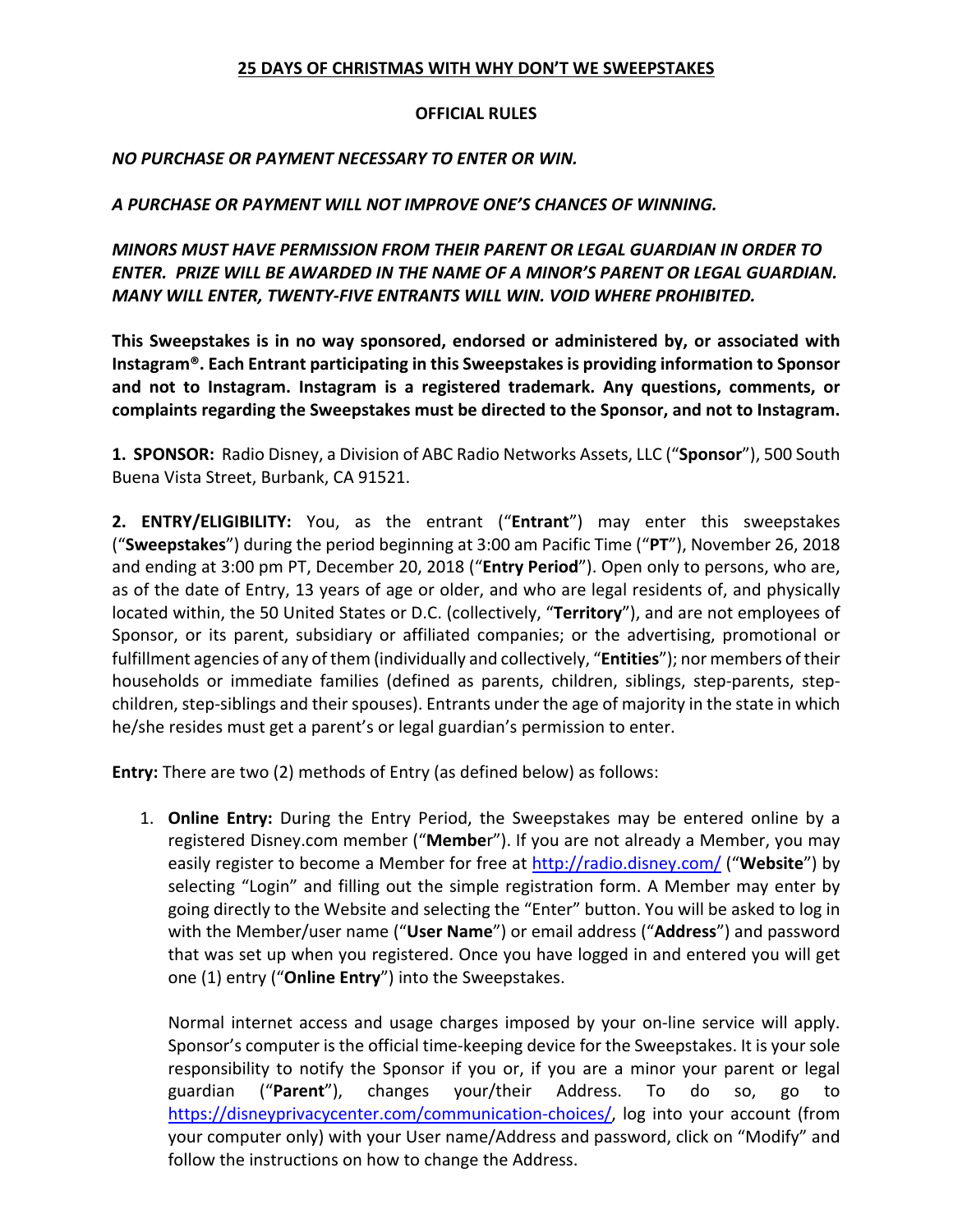2. **Instagram Entry:** To enter, you must create or have an Instagram account ("Account") in good standing. Membership on Instagram is free. After you have established your Instagram account, you may enter by doing all of the following: **[1]** signing into your Account via the mobile application, **[2]** be or become a follower of the @radiodisney Instagram account from which Sponsor will post about the Sweepstakes multiple times ("**Sponsor's Posts**") starting at 12:00pm PT, November 26, 2018 and ending before 3:00 pm PT, December 20, 2018, **[3]** commenting on one (1) of Sponsor's Posts and including the hashtag #RDSweepstakes, and **[4]** tagging one (1) friend after getting permission from him or her to be tagged in the comment. Each entry received in accordance with these official rules that complies with all requirements of these Rules, and with all terms, conditions and policies of the Instagram® photo filtering and sharing service, will constitute as an entry into the Sweepstakes. Entries will not be judged.

"**Entry**" and "**Entries**" shall mean and refer to each Online Entry and Instagram Entry. Entries remain the property of the Sponsor and will not be returned. All Entries must be received or credited by 3:00 P.M., December 20, 2018

Regardless of method of Entry and whether a person has more than one (1) Address/telephone number or more than one (1) person use the same Address/telephone number, only one (1) Online Entry per Entrant per Day is permitted (a maximum of twenty-five (25) Online Entries, per entrant during the Entry Period); and only one (1) Instagram Entry per Account is permitted.

Normal Internet access and usage charges imposed by your online service will apply. When an Entrant accesses Instagram on his/her mobile device to enter this Sweepstakes, the Entrant's wireless service provider may charge the Entrant for applicable data charges. Other charges may apply (such as normal airtime and carrier charges). Wireless carriers' rate plans may vary. Entrants should consult their wireless service provider regarding its pricing plans. Message and data rates may apply. Entrants should review their mobile device's capabilities for specific mobile application instructions. It is your sole responsibility to notify the Sponsor in writing (either via Direct Message on Instagram or at Radio Disney, Account Change, 3800 W. Alameda Ave. Burbank, CA 91505) if you change your Account.

For purposes of these Official Rules ("**Rules**"), posted at **http://***radiodisney.com/rules,* all times and days are Pacific Time and the Sponsor's computer will be the time keeping device for the purpose of this Sweepstakes.

By entering, you are signifying that you have read and agree to these Rules and the decisions of the Sponsor (which are final and binding in all respects) and accept the Disney Terms of Use ("**TOU**") currently located at http://DisneyTermsofUse.com.

See Section 9 (e) for more details on the use of Disney intellectual property and/or copyrighted works ("**Disney IP**"). Entries must be appropriate for PG audiences as determined by Sponsor. Partial and incomplete Entries will be disqualified.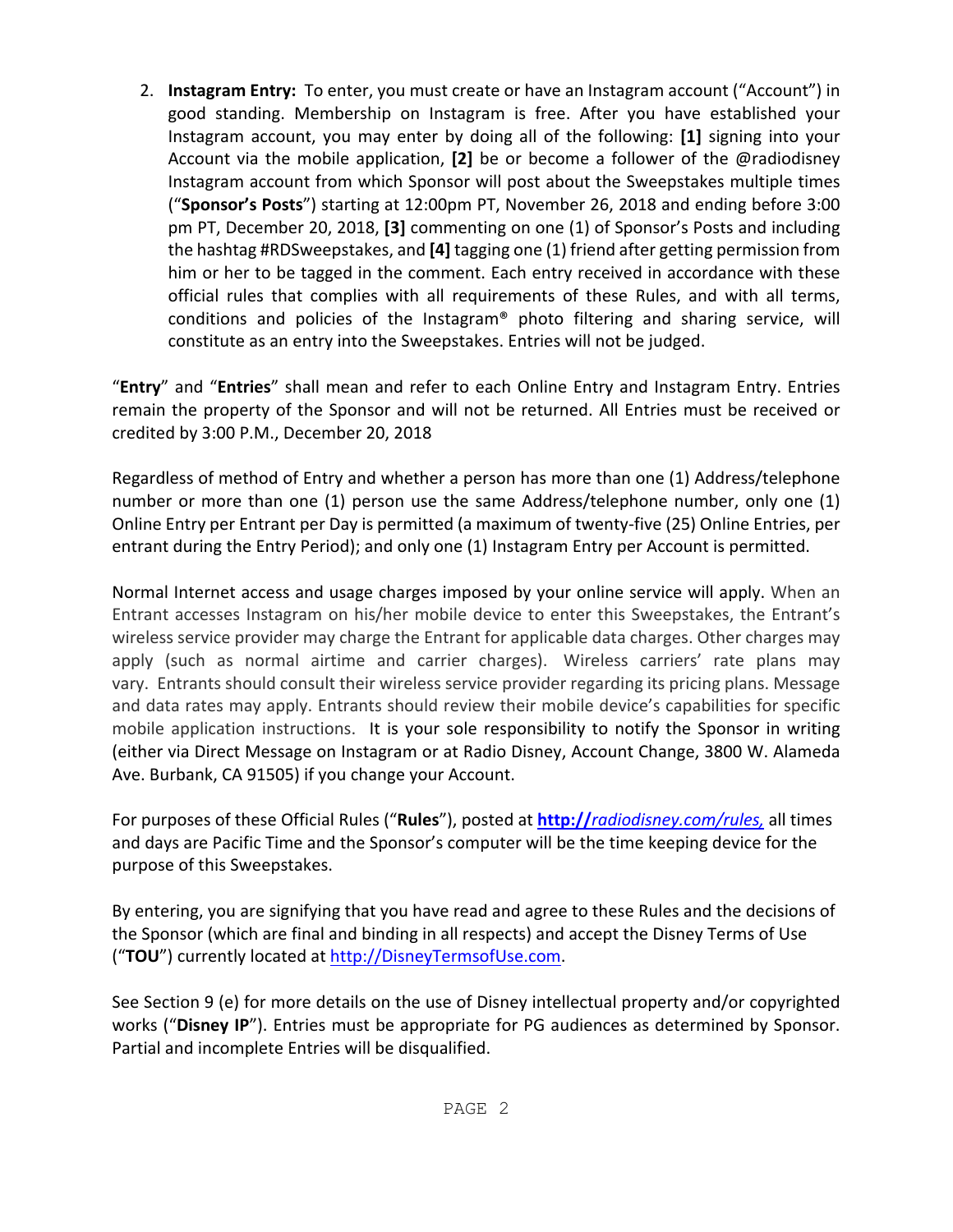**3. LIMITATIONS:** All Entries must be received by 3:00pm PT, December 20, 2018. Entries are limited to: (i) one (1) Entry per person/email address each day during the Entry Period, regardless of whether one person has more than one email address or more than one person uses the same email address, and (ii) one (1) Entry per person/Instagram account during the Entry Period. In event of a dispute regarding the identity of the person submitting an Entry, the Entry will be deemed to be submitted by the person in whose name the Address or Account is registered. Entries by any method other than set forth above in Section 2 are void. Any use of automated or programmed methods of effecting Entry is prohibited. Neither the Entities, nor any of their officers, directors, shareholders, employees, agents or representatives (individually and collectively, "**Releasees**") are responsible for Entries from persons residing, or physically located, outside the Territory; Entries that are altered, delayed, deleted, destroyed, forged, fraudulent, improperly accessed, inaccurate, incomplete, interrupted, irregular in any way, late, lost, misrouted, multiple, non-delivered, stolen, tampered with, unauthorized, unintelligible or otherwise not in compliance with these Rules; or for lost, interrupted or unavailable network, server, Internet Service Provider, Website or other connections; telephone availability or accessibility; miscommunications; failed computer, satellite, telephone or cable transmissions, lines or technical failure; failed phone, computer hardware or software, failures, technical errors or difficulties; telephone transmissions; technical failures; unauthorized human intervention; traffic congestion; garbled or jumbled transmissions; undeliverable emails resulting from any form of active or passive email filtering; insufficient space in entrant's email account to receive email; or other errors of any kind, whether due to electronic, human, mechanical, printing, production or technical errors or other causes; even if caused by the negligence of any of the Releasees. Each of such potential Entries will be disqualified and any attempt by a person to use multiple email accounts to register more Entries than allowed by these Rules may result in disqualification at Sponsor's sole discretion. Void where prohibited and subject to all applicable federal, state, local and municipal laws and regulations. In the event there is a discrepancy or inconsistency between disclosures or other statements contained in any Sweepstakes promotional materials and the terms and conditions of these Rules, these Rules shall prevail and govern.

# **4. PRIZES AND APPROXIMATE RETAIL VALUES:**

**Twenty Five (25) First Prizes:** Twenty Five (25) winners will each receive a \$100 Disney Store Shop Card ("**First Prize**"), which has an approximate retail value ("**ARV**") for all First Prizes of Two Thousand Five Hundred Dollars (\$2,500).

**One (1) Grand Prize:** One of the Twenty Five (25) first prize winners will be randomly selected as the Grand Prize winner ("**Grand Prize Winner**") and will win a three (3) day / two (2) night trip for up to four (4) people (Grand Prize Winner and up to three (3) guests) ("**Group**") to meet Why Don't We ("**Artist**") in Los Angeles, CA ("**City**") at a location as determined by Sponsor ("**Grand Prize**").

The Grand Prize consists of the following elements: [a] room accommodations consisting of one (1) standard room (quadruple occupancy) for up to two (2) nights at a hotel selected by Sponsor in its sole discretion ("**Hotel**"); [b] a meet-and-greet with Artist ("**Meeting**") subject to limitations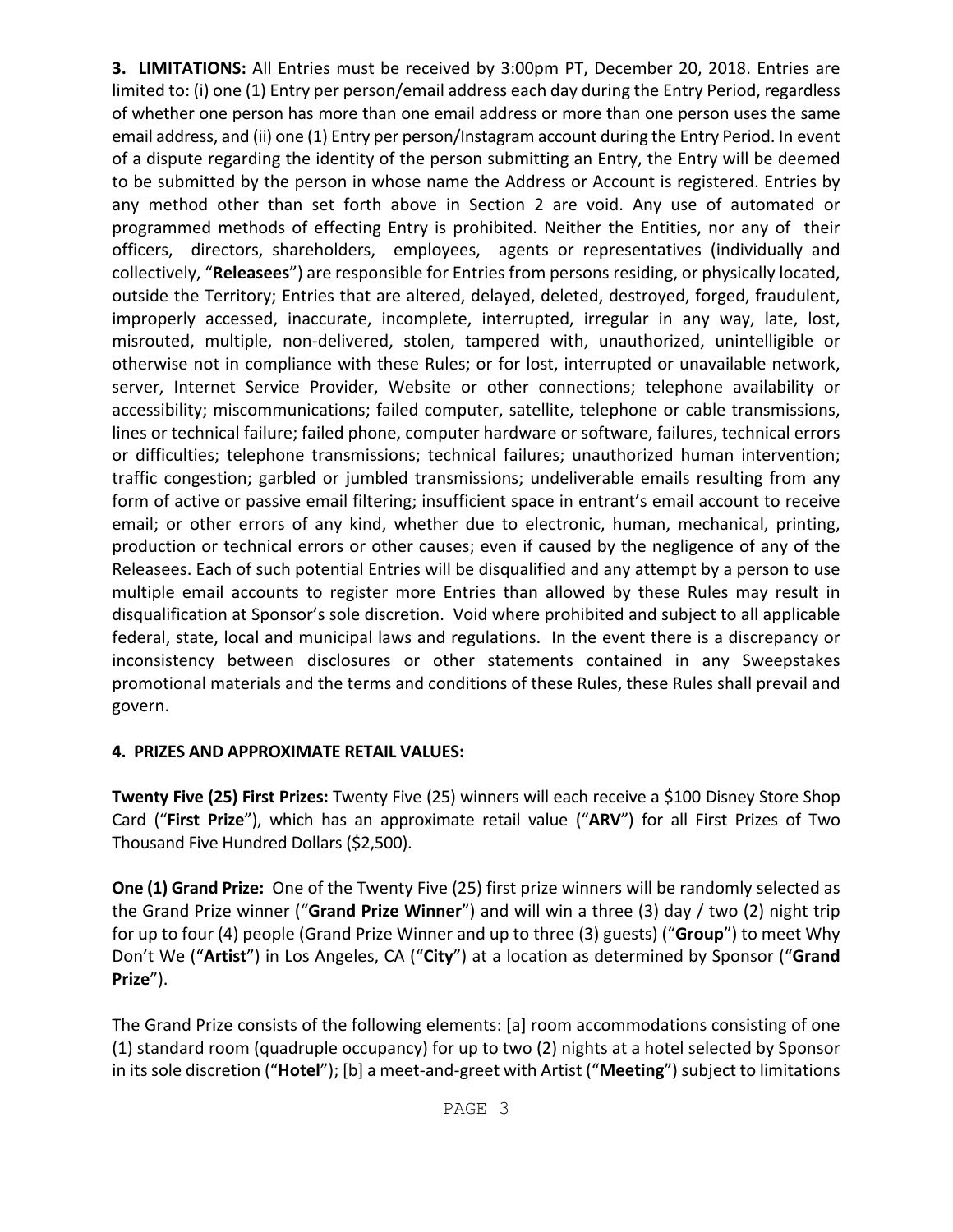as set forth below; and [c] if the Grand Prize Winner resides more than two-hundred and fifty (250) miles from the City: (i) round-trip coach air transportation for the Group between a major U.S. gateway airport near the Grand Prize Winner's residence and a City area airport ("**Destination**") as selected by Sponsor in its sole discretion, (ii) round-trip car service transfers for the Group between the Destination and Hotel, as determined by Sponsor in its sole discretion, and (iii), round trip ground transportation between the Hotel and the location of the Meeting as selected by Sponsor in its sole discretion. The foregoing air travel and ground transportation shall be collectively referred to herein as "Trip."

## **Group must travel on the same itinerary and must travel on Sponsor selected dates by October 31, 2019.**

If Grand Prize Winner is unable to travel during the dates designated by Sponsor, the Grand Prize will be forfeited in its entirety and an alternate Grand Prize Winner will be selected from among the remaining First Prize winners, time permitting. All elements of the Grand Prize are determined at the sole discretion of the Sponsor, including, but not limited to, the location of the Meeting and Trip if applicable. Group will meet with Artist for a period of up to five (5) minutes, at a time and location to be determined by Sponsor in its sole discretion, with Sponsor's and/or Artist's representative(s) also being present during the Meeting. If Meeting is less than five (5) minutes, Sponsor's liability shall be limited to awarding the remaining elements of the Grand Prize to Grand Prize Winner. In the event the Grand Prize Winner is able to travel on the scheduled travel dates, but Meeting cannot take place as scheduled or at all, for reasons including, but not limited to, scheduling conflicts, cancellations, postponement, location changes, an event of force majeure, or for any other reason, then Sponsor reserves the right to award the remainder of the Prize with no further obligation to the Grand Prize Winner. Group must follow all instructions of Sponsor related to the Grand Prize and/or Trip. Should Group fail to adhere to any such instructions or engage in unruly, obnoxious, illegal, threatening, or otherwise inappropriate behavior (as determined by Sponsor in its sole discretion), Sponsor reserves the right, without further notice or warning, to terminate the Grand Prize and/or Trip or other applicable experience early, in whole or in part, and send Group home and/or take other actions as Sponsor deems appropriate in its sole discretion without any liability or other obligation to Group. All expenses not specifically mentioned herein are not included and are solely the Grand Prize Winner's responsibility, including but not limited to: meals, alcoholic beverages, fax, gratuities and tips, insurance, baggage fees, laundry service, merchandise, parking, room service, service charges, incidental charges, souvenirs and telephone calls. Airline carrier and hotel regulations and conditions apply, and Entities will not be liable for any expenses incurred as a consequence of flight cancellation/delay. Travel and lodging are subject to availability, certain restrictions, blackout dates and Sponsor's approval. If Grand Prize Winner is a minor (as defined by his/her state of primary residence), Grand Prize Winner must be accompanied by his/her Parent as a member of the Group, and if a guest of Grand Prize Winner is a minor (as defined by his/her state of primary residence), such guest must be accompanied by his/her Parent as a member of the Group. All members of the Group will be required to execute and return a "Release of Liability" prior to ticketing. Members of the Group are solely responsible for obtaining any and all necessary travel documents (passports, valid photo I.D., credit card, etc.) before departure. The ARV of the Grand Prize is Two Thousand Three Hundred Dollars (\$2,300.00),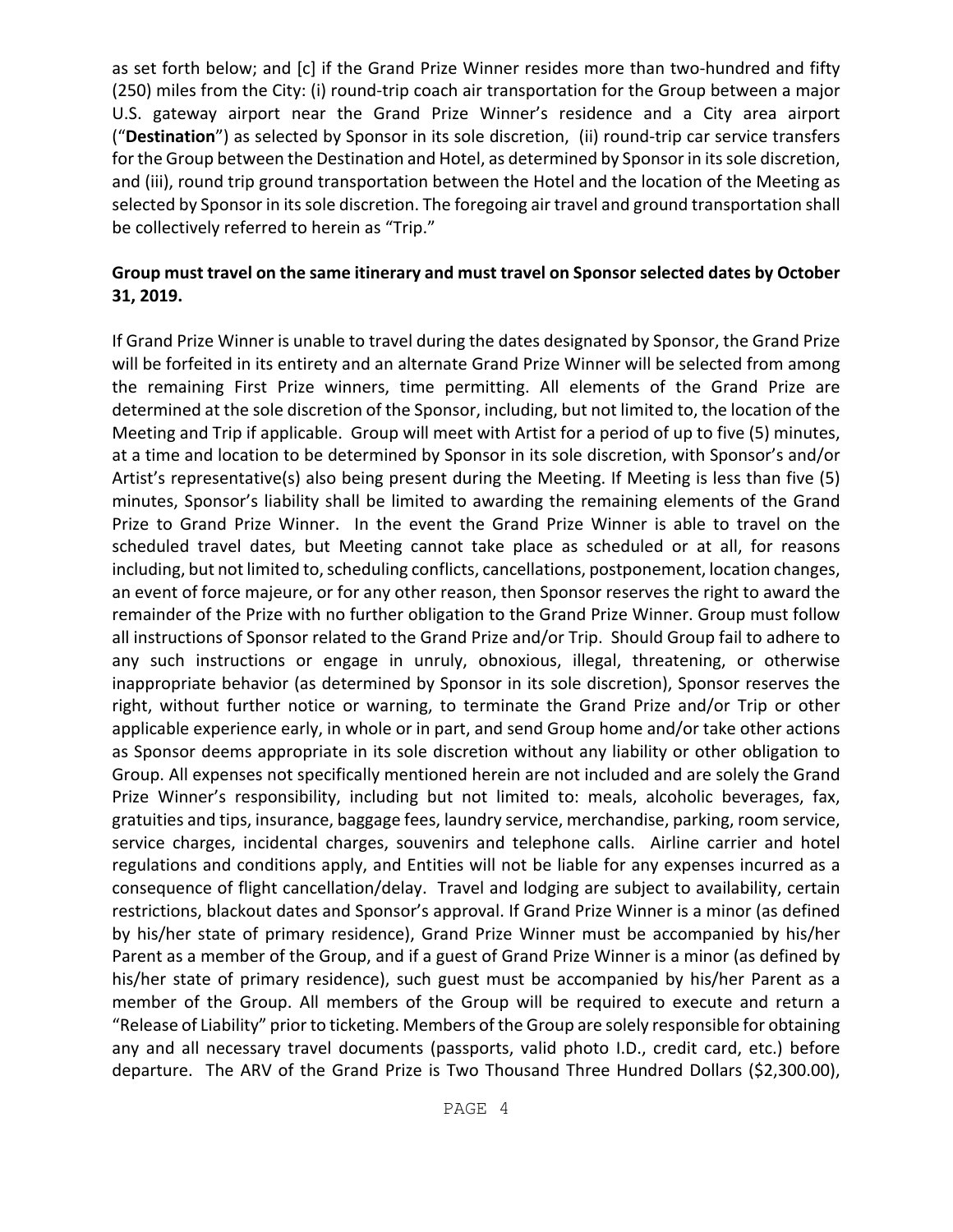which will vary depending upon points of departure and seasonal fluctuation of lodge rates and airfares. If the actual value of the Grand Prize is less than the stated ARV, the difference will not be awarded. The Grand Prize cannot be used in conjunction with any other promotion or offer. Grand Prize elements may not be separated. Any damaged, lost or stolen tickets, will not be replaced. Grand Prize Winner will not receive compensation from Sponsor for Grand Prize elements, including, but not limited to, any part of the Trip that the Grand Prize Winner is unable to use for any reason, and such unused portion of the Grand Prize will be forfeited. If Grand Prize Winner chooses to bring less than the allotted number of guests, the Grand Prize will be awarded in increments suitable for the actual number of participants with no substitute prize or compensation provided to the Grand Prize Winner. Grand Prize Winner may not charge any guest for participating in the Grand Prize. The Grand Prize is awarded "as is" with no warranty or guarantee, expressed or implied, being provided by Sponsor.

The total combined ARV for the Grand Prize and First Prizes is Four Thousand Eight Hundred Dollars (\$4,800). The First Prizes and the Grand Prize may be referred to in a general matter herein individually as "**Prize**" and collectively as "**Prizes**." If a potential Sweepstakes Winner (see definition below) is a minor in his/her state or place of residence, Prizes may be awarded in the name of his/her parent or legal guardian, who will be responsible for fulfilling all requirements imposed on a Sweepstakes Winner set forth herein. Prizes shall not be sold or transferred for commercial use. All federal, state, and local taxes and all expenses not specifically mentioned herein are not included and are solely a Sweepstakes Winner's responsibility. Prizes are not redeemable for cash or transferable. No substitution allowed except, at Sponsor's sole discretion, a Prize of equal or greater value may be substituted. All taxes are solely the responsibility of each Sweepstakes Winner. Prizes will be awarded provided a sufficient number of eligible Entries are received and Prizes are validly claimed no more than three (3) days after verifying eligibility after which no alternate winner will be selected and no unclaimed Prize awarded. There are no other prizes available to be won.

**5. PROCEDURES:** All Entries must be received during the Entry Period. On or about December 21, 2018 in a random drawing, the potential winners will be selected from all eligible Entries received. Odds of winning depend on the total number of eligible Entries received.

**6. WINNERS:** On or about December 21, 2018, twenty (25) potential sweepstakes winners ("**Sweepstakes Winner**") will be selected at random from all eligible Entries received. Sweepstakes Winner must meet all eligibility requirements. The potential Sweepstakes Winner will be notified by phone, email, or if an Instagram Entry is drawn via an Instagram Direct Message to the potential Sweepstakes Winner's Account ("**DM**"), to obtain a mailing address as well as any additional required information or responses; and will receive an affidavit of eligibility/compliance with Rules, publicity/liability release and indemnification ("**Release**") via mail within two (2) days after successful notification. All legal responsibilities of a minor (as defined by state or province of primary residence) Entrant under the Rules will be assumed by a Parent; and the prize will be awarded to the Parent for the benefit of the minor (as defined by state or province of primary residence) Sweepstakes Winner. At the sole discretion of the Sponsor, disqualification, forfeiture and the selection of an alternate Sweepstakes Winner may result from any of the following: **[a]** potential Sweepstakes Winner's failure to respond to phone notification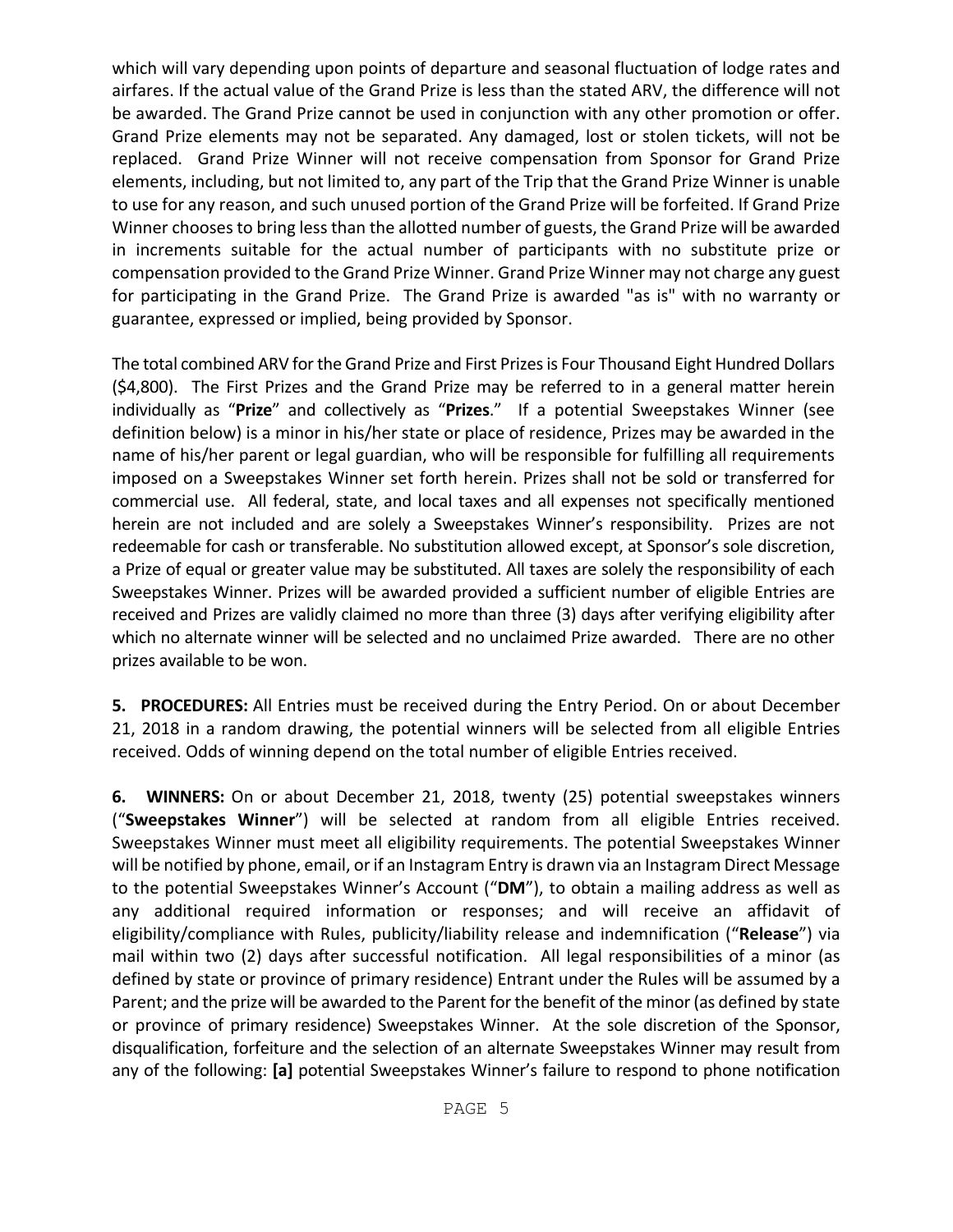within forty-eight (48) hours after its transmission **[b]** potential Sweepstakes Winner's failure to provide Sponsor with satisfactory proof of age, identity and residency; **[c]** potential Sweepstakes Winner's failure to execute and return the Release within ten (10) days after it is received; **[d]**  potential Sweepstakes Winner's failure to validly claim the prize by December 30, 2018; **[e]**  potential Sweepstakes Winner's failure to be available to make the trip during Sponsor designated dates, and **[f]** any other non-compliance with these Rules. In the event of prize forfeiture, the Sponsor may, in its sole discretion, award or not award the forfeited prize to an alternate Sweepstakes Winner, time permitting. The Prize will be awarded, provided it is validly claimed by December 30, 2018 after which Sponsor will make reasonable efforts to select an alternate Sweepstakes Winner, time permitting.

If a Sweepstakes Winner entered via Instagram, at the sole discretion of the Sponsor, disqualification, forfeiture and the selection of an alternate Sweepstakes Winner may result from any of the following: **[1]** a potential Sweepstakes Winner's failure to become a follower of @radiodisney; **[2]** a potential Sweepstakes Winner's failure to include the hashtag: #RDSweepstakes; **[3]** failure of DM due to deactivation of a potential Sweepstakes Winner's Account prior to DM; **[4]** a potential Sweepstakes Winner's failure to respond to DM within two (2) business day after its transmission; **[5]** the return of a DM as undeliverable; **[6]** a potential Sweepstakes Winner's failure to provide Sponsor with satisfactory proof of age, identity and residency; **[7]** a potential Winner's failure to validly claim Prize no more than three (3) days after verifying eligibility, and **[8]** any other non-compliance with Rules. In the event of any Prize forfeiture, the Sponsor may, in its sole discretion, award or not award the forfeited Prize to an alternate Sweepstakes Winner. Prizes will be delivered to Winners within 6-8 weeks from the receipt of verified information.

**7. PRIVACY POLICY/DATA COLLECTION:** Information provided by you for this Sweepstakes is subject to Sponsor's privacy policy located at http://disney.go.com/corporate/privacy/pp\_wdig.html ("Privacy Policy"). If you are chosen as a Sweepstakes Winner, your information may be included in a publicly available Sweepstakes Winner's list.

**8. CONDITIONS:** By entering this Sweepstakes and/or accepting any Prize you may win, you agree that: **[1]** you have all rights, permissions and consents necessary to grant the rights to Sponsor as expressed herein; **[2]** you will abide by and be bound by the Rules and the Sponsor's decisions and Privacy Policy; **[3]** the Entry becomes solely the Sponsor's property and will not be acknowledged or returned; **[4]** you release and hold harmless the Releasees and Instagram from any and all liability for claims, injuries, losses or damages of any kind, including without limitation, death and bodily injury, resulting, in whole or in part, directly or indirectly, from the awarding, delivery, acceptance, use, misuse, possession, loss or misdirection of any Prize; participation in the Sweepstakes or any Sweepstakes-related activity or from any interaction with, or downloading of, computer Sweepstakes information; **[5]** Prize is awarded "AS IS" and WITHOUT WARRANTY OF ANY KIND, express or implied (including, without limitation, any implied warranty of merchantability or fitness for a particular purpose) and the Releasees do not make any representation, warranty or guarantee, express or implied, relating to the Sweepstakes or Prize; **[6]** a Sweepstakes Winner's acceptance of any Prize constitutes the grant to Sponsor and assigns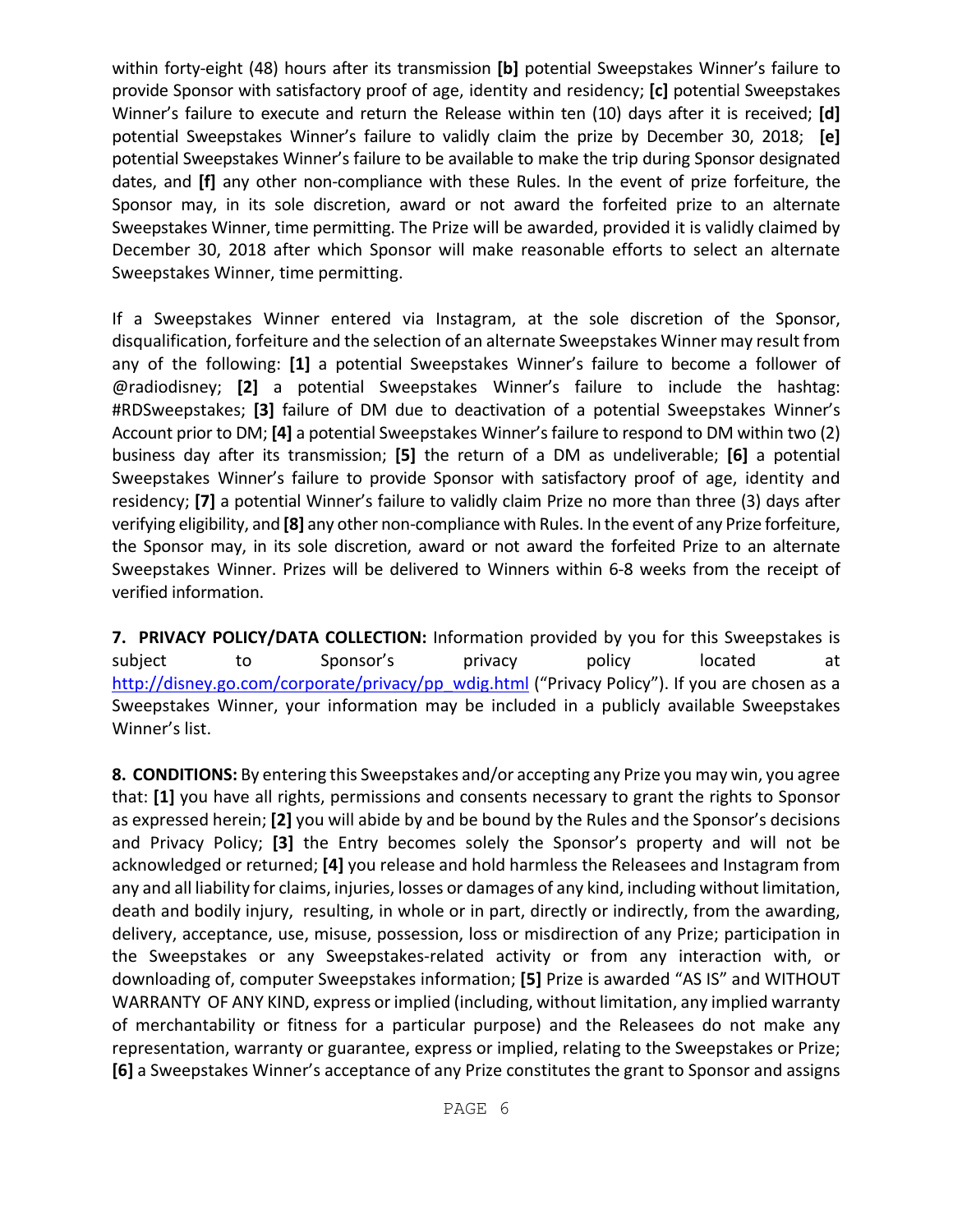of an unconditional right to use Sweepstakes Winner's name, address (city and state only), voice, likeness, photograph, biographical and Prize information and/or statements about the Sweepstakes for any programming, publicity, advertising and promotional purposes without additional compensation, except where prohibited by law; **[7]** in the event viruses, bugs, unauthorized human intervention, Acts of God, acts or regulations of any governmental or supranational authority, war, national emergency, accident, fire, riot, strikes, lock-outs, industrial disputes, acts of terrorism or other matters beyond the Sponsor's reasonable control, corrupt, prevent or impair the administration, security, fairness or proper play of the Sweepstakes, so that it cannot be conducted as originally planned, except where prohibited by law, Sponsor has the right, in its sole discretion, to modify the Rules or to cancel, modify, terminate or suspend the Sweepstakes; and in such event, to select Sweepstakes Winner by such method as Sponsor in its sole discretion shall consider equitable; **[8]** the Releasees are not responsible for typographical or other errors in the offer or administration of this Sweepstakes, including but not limited to: errors in the advertising, Rules, selection and announcement of a Sweepstakes Winner, and distribution of a Prize; **[9]** any portion of any Prize not accepted or used by a Sweepstakes Winner will be forfeited; **[10]** the Releasees are not responsible for any inability of a Sweepstakes Winner to accept or use a Prize (or any portion thereof) for any reason; **[11]** the Sponsor has the right, at any time and at its sole discretion, to disqualify any individual it suspects to be doing any of the following: **(a)** tampering or attempting to tamper with the entry process or the operation of the Sweepstakes or the Website; **(b)** violating the Rules; **(c)** violating the terms of service, privacy policy or other terms, conditions of use and/or general rules or guidelines of any Sweepstakes property or service; **(d)** acting in an unsportsmanlike or disruptive manner, or with intent to annoy, abuse, threaten or harass any other person or **(e)** for any other good cause as determined solely by the Sponsor; **[12]** Sponsor has the right to lock out an entrant whose eligibility is in question or who has been disqualified or is otherwise ineligible to enter the Sweepstakes; **[13]**  since any attempt by any individual to damage the Website or undermine the legitimate operation of this Sweepstakes or the Website is a violation of these Rules as well as criminal and civil laws, and should Sponsor believe or become aware that such an attempt has been, is being, or will be made, it has the right to seek remedies and damages from any responsible individuals to the fullest extent permitted by law, including without limitation criminal prosecution; **[14]** all disputes, claims and causes of action at law or in equity (individually, "**Claim**") arising out of or relating to this Sweepstakes, the meaning or interpretation of the Rules or any Prize awarded shall be resolved by applying the laws of California, without regard to conflict of laws provisions therein, and shall be solely and exclusively brought in the state or federal courts within that state; **[15]** all Claims shall be resolved individually, without resort to any form of class action; **[16]** all Claims, judgments and awards shall be limited to actual out-of-pocket costs incurred, but in no event include attorneys' fees, and under no circumstances will any entrant be permitted to obtain awards for, and hereby waives all rights to claim, punitive, incidental, special, consequential damages and any other damages, other than for actual out-of-pocket expenses and waives all rights to have damages multiplied or otherwise increased; **[17]** Sponsor has the right to modify Prize award procedures at its sole discretion; **[18]** the Releasees are not responsible for the cancellation, postponement or unavailability of the Prize, and if such occurs, the Prize will be substituted with a Prize of equal or greater value; **[19]** the Releasees are not responsible for any changes to any Instagram function that may interfere with the Sweepstakes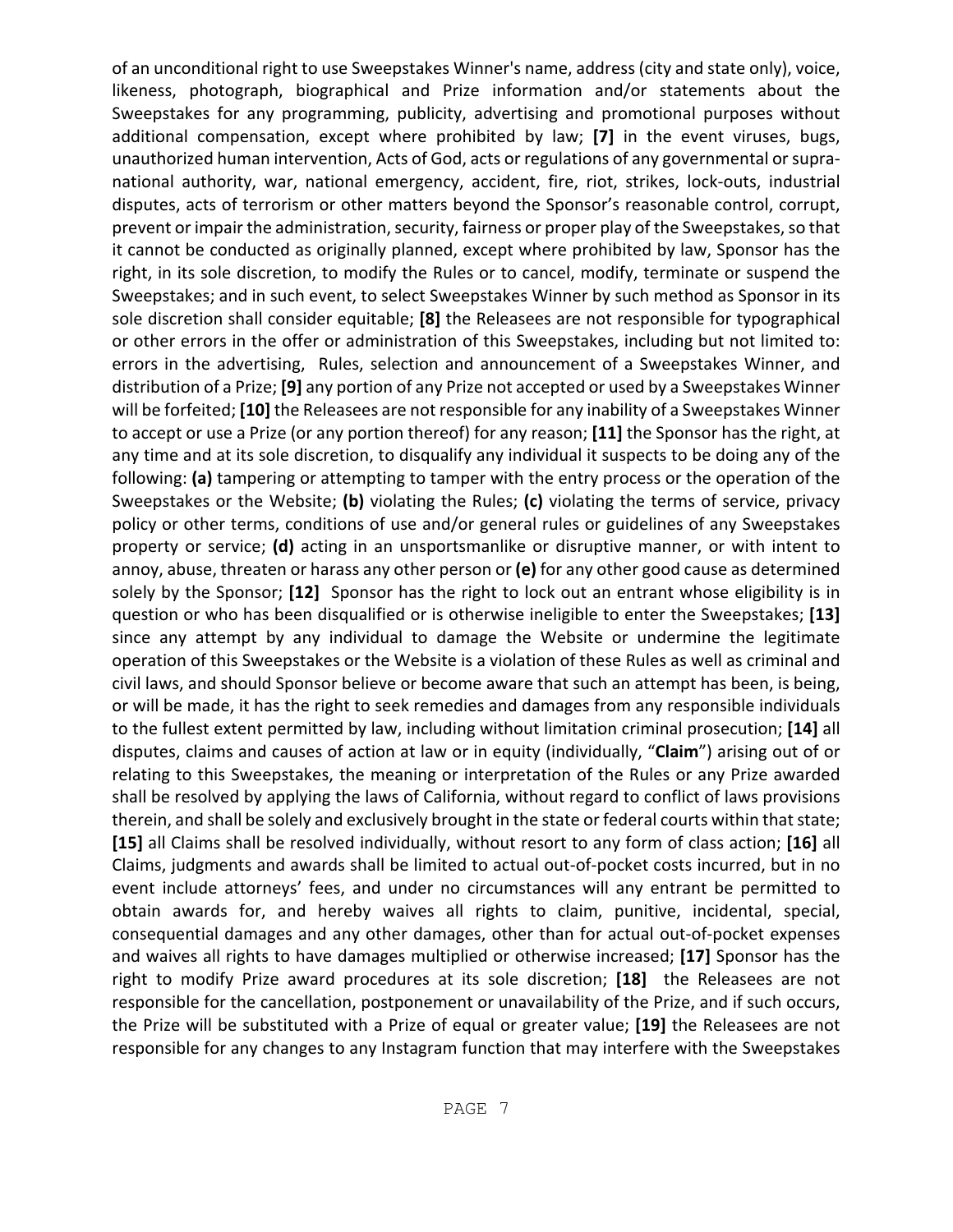or your ability to timely enter, and **[20]** Releasees are not responsible for any failure of delivery of Winner notification.

# **9. REQUIREMENTS FOR ENTRIES:**

(a) Sponsor's products, logos, trademarks, etc. ("**Sponsor's Marks**") are not required in the Entry. LIMITED LICENSE: You may use Sponsor's Marks for purposes of this Sweepstakes only. No other rights in or to Sponsor's Marks are granted hereunder.

(b) The contents of the Entry must not infringe third-party rights by including, for example, the copyrights, trademarks, logos or products (such as company names, labels or symbols other than Sponsor's Marks, to the extent permitted hereunder) or images that have been created, distributed, aired or published by others, such as those on or in websites, television, movies, or other media outlets. **No names and/or likenesses of any persons other than the Entrant may be included in the Entry**. The Entry may not refer to public figures, contain materials embodying the names, likenesses, photographs or contain other identifying elements of any person, living, or dead, without appropriate prior permission.

(c) Entry must be your original creation, unpublished, and not previously submitted in any other promotion. Modifying, enhancing or altering a third-party's preexisting work does not qualify as your original creation.

(d) You agree to grant to Sponsor a non-exclusive, irrevocable, royalty-free, sublicenseable and transferable worldwide license, for any commercial and promotional purposes (without any consultation or additional permission, or compensation, credit or attribution) to use, re-use, reproduce, transmit, display, distribute, re-distribute, copy, store, modify, edit, adapt, translate, create derivative works based upon the Entry, in whole or in part, in all media, formats and channels now known or hereafter devised, for the duration of the rights in each country, area and space, and throughout the universe, in perpetuity and in all languages, formats and versions.

(e) If your Entry includes, uses and/or features Disney IP, or Radio Disney IP, Sponsor grants you a non-exclusive license to create the Entry using Disney IP, or Radio Disney IP for the purposes of creating an Entry for this Sweepstakes only, provided that such license shall be conditioned upon your assignment to Sponsor of all rights into the Entry (if such rights are not assigned to Sponsor, your license to create the Entry using Disney IP, or Radio Disney IP shall be null and void).

(f) There may be only one (1) named Entrant for each Entry submitted, regardless of the number of persons who may have contributed to the creation of the Entry.

**10. CONTENT RESTRICTIONS:** Content that may NOT be contained in an Entry includes, but is not limited to, the following:

(a) with the exception of when an email address is requested for purposes of contacting a potential Sweepstakes Winner, any content providing personally identifiable information about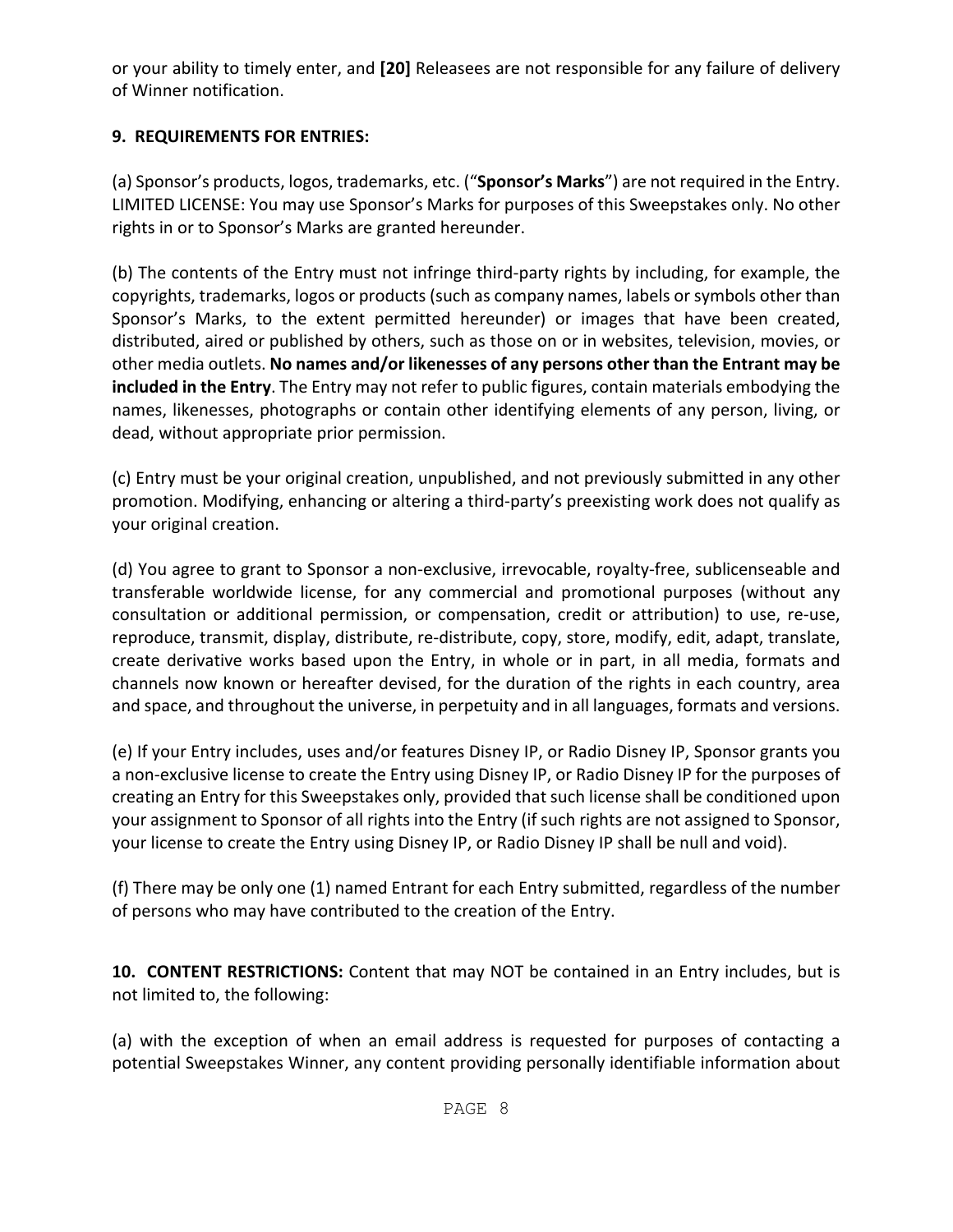yourself or any third parties, such as last name, address, phone number or any contact information;

(b) content in violation of third-party rights including, but not limited to: copyrights, trademark, right of publicity or any other proprietary rights;

(c) content that is libelous, defamatory, disparaging or tortious;

- (d) content that is pornographic, adult-oriented or sexually-explicit;
- (e) content portraying or referring to lotteries or gambling;
- (f) content portraying or including explicit or offensive language;
- (g) content portraying or advocating violence;
- (i) content portraying or advocating discrimination;
- (j) content portraying or advocating illegal activities;
- (k) content portraying or advocating tobacco, alcohol or drugs;
- (l) content portraying or advocating dangerous stunts;

(m) content portraying or referring to weapons of any kind including, but not limited to, guns or bombs;

(n) content that promotes bigotry, racism, hatred or harm against any group or individual or promotes discrimination based on race, sex, religion, nationality, disability, sexual orientation, age or any basis protected by federal, state, or local law, ordinance, or regulation; and

(o) content that denigrates, disparages or reflects negatively on the Sponsor, its products or its employees, or on any other person, company, product or service, or that disparages Sponsor's competitors.

If an Entry includes any of the prohibited elements listed above, the Entry will be disqualified, along with the Entrant who submitted it.

The above list is not intended to be exhaustive; Sponsor may disqualify any Entry if it contains any element that Sponsor deems, in its sole discretion, to be offensive or obscene in any way or to not be in compliance with the Rules.

Sponsor reserves the right to post any Entry submitted in this Sweepstakes on its web site, on any other web site controlled by Sponsor, and on social media. By submitting an Entry, you hereby agree to grant the rights granted herein in and to the Entry to Sponsor, its affiliates and